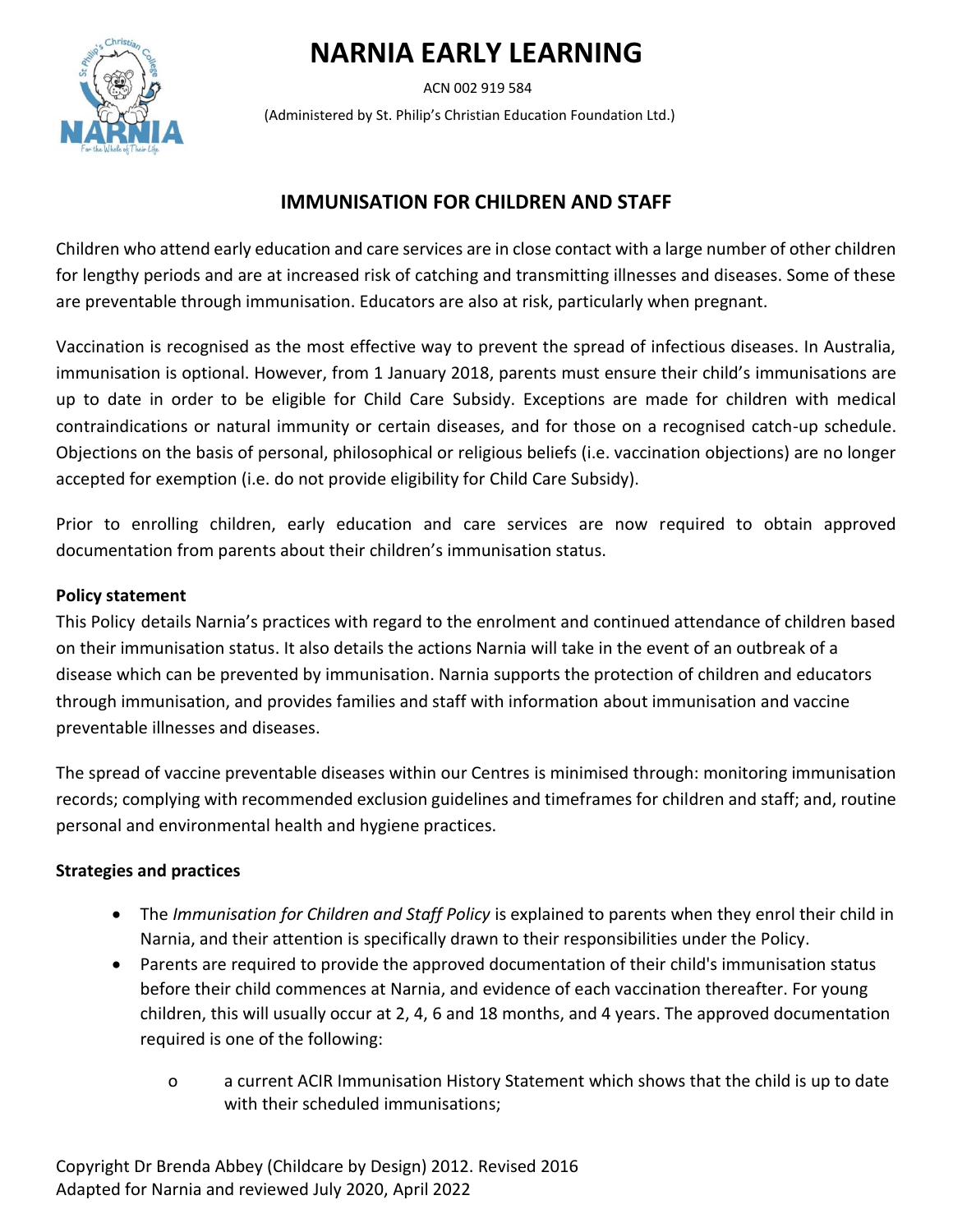- o a current ACIR Immunisation History Form on which the immunisation provider has certified that the child is on a recognised catch-up schedule;
- o an ACIR Immunisation Exemption Medical Contraindication Form (IM011) which has been certified by an immunisation provider. QA 2.1.4
- Staff are required to complete a Staff Immunisation Form detailing their immunisation status before they commence at the Service. They are encouraged to review the form annually and update it whenever a change in status occurs. QA 2.1.4
- Staff are encouraged to keep up to date with their immunisations.
- Narnia maintains a record of the immunisation status of each child (in the childcare management system (Qikkids). QA 2.1.4
- Narnia routinely minimises the spread of illness and disease by promoting correct handwashing and other hygiene practices, and maintaining clean and hygienic environments. QA 2.1.3, 3.1.2
- In the event of an outbreak of a vaccine preventable disease, Narnia will notify the relevant health authority, and will follow its recommended guidelines and directives. Children who are not immunised (medical reasons) may be excluded from the Service for the duration of the outbreak. In addition, staff who are not immunised may request to take LWOP during the period of outbreak. QA 2.1.1, 2.3.3
- As soon as practicable after the outbreak of a vaccine preventable disease at Narnia, staff will notify parents or authorised emergency contacts when they collect their children, and send a note home with the child. Information sheets will be distributed to families. Parents of unimmunised children (medical reasons) will be contacted directly and also provided with written notice detailing the specific period their child will be excluded from the centre. Signs will be displayed prominently throughout the centre informing families of the outbreak. QA 2.1.4 If a child becomes unwell or is suspected of symptoms of an excludable infectious illness, the child's parents or authorised emergency contact are contacted immediately to collect their child. Wherever possible, the child is separated from the main group of children and one educator nominated to care for the child to reduce the risk of cross infection. QA 2.1.4
- In the case of serious ill health or hospitalisation, the child or staff member is to provide a medical certificate from their doctor verifying that they are sufficiently recovered to return to the centre. However, the Nominated Supervisor has the final say on whether the child or a staff member may return to the Service. QA 2.1.1
- Narnia maintains an Illness and Infectious Disease Register with the date, time, name symptoms and action taken. QA 7.3.1
- Narnia encourages staff to discuss with their doctor the topic of immunisation and the additional risks of contracting a vaccine preventable illness or disease inherent in their close, regular contact with the children. Narnia also recommends that staff who may be considering pregnancy apply for screening for immunity for infections which carry risks of miscarriage or damage to the foetus (e.g. rubella, chicken pox, cytomegalovirus). QA 2.1.4
- Risk assessments are conducted for unimmunised educators and pregnant staff to determine if any alteration to their work is necessary.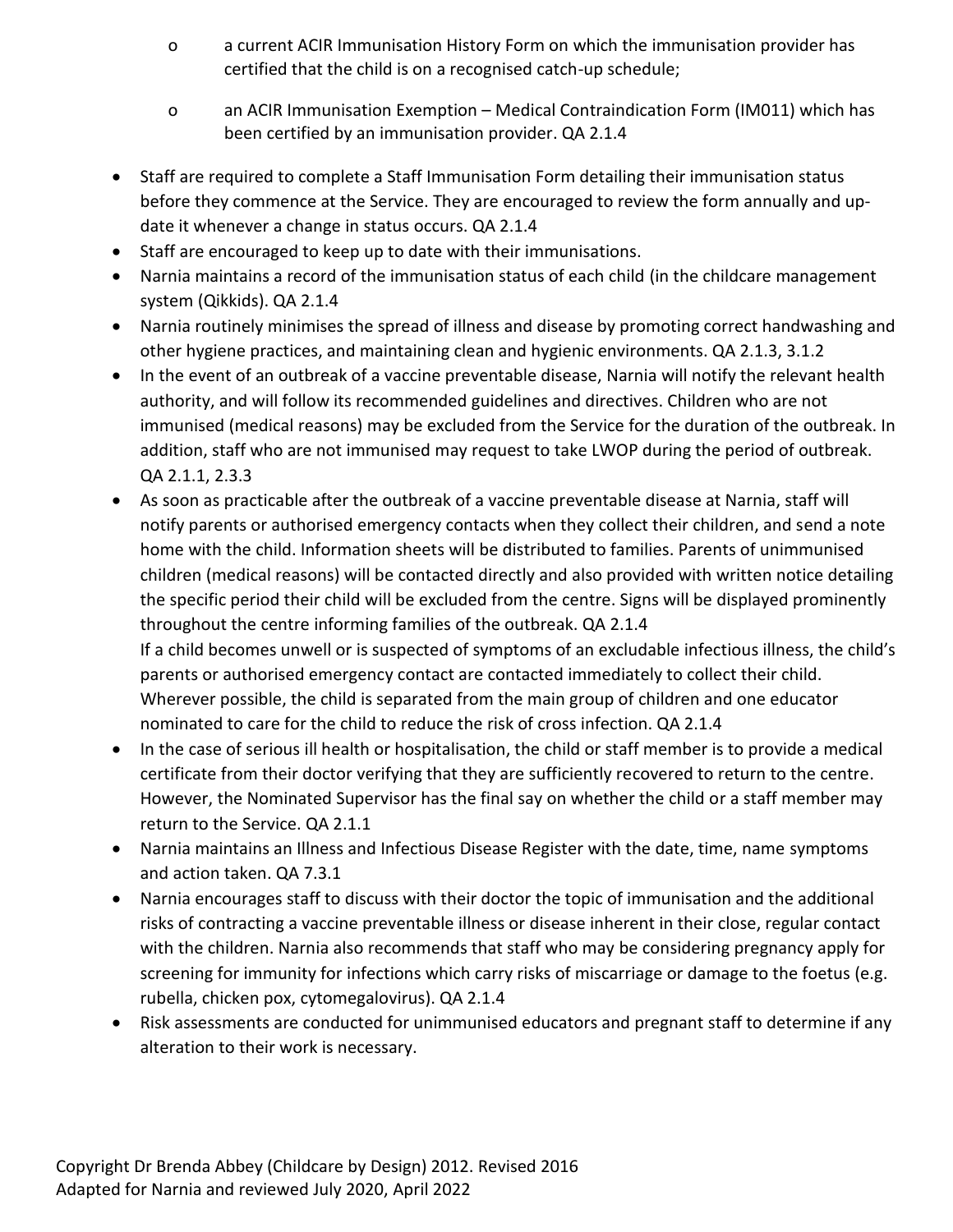#### **Covid-19**

# **All staff at Narnia Centres must be vaccinated. Evidence of vaccination must be uploaded to the immunisation portal on MY SPCC**

#### **Positive cases**

#### **What is the process for managing positive cases?**

Any staff or student who tests positive to COVID is required to follow NSW Health requirements under the Public Health Order for testing positive and self-isolation. Currently, the requirement is:

- isolate for 7 days following the positive test
- leave isolation after 7 days unless they have symptoms (including, a sore throat, runny nose, cough, or shortness of breath). Note: if a person continues to have symptoms, they are able to leave isolation after 7 days with a medical clearance. Once a person who has tested positive to COVID-19 has finished their isolation period they can immediately return to school settings. The PHO requires staff (including contractors) and students to immediately notify the school of their positive result. Schools can determine how this is to occur and to whom. Schools will no longer have to send cohorts home or undertake contact tracing when there is a case within the school. In place of contact tracing, there will be a generic letter available that the school can use to alert the school community that there has been a case and to monitor for symptoms. There will be no requirement to differentiate between close/casual contacts. The school can determine who the letter needs to be sent to - just a class or a wider cohort or possibly even the whole school depending on the contact the person who has tested positive had in the two days prior to being symptomatic or testing positive.

## **Close contacts**

There have been changes to NSW Health contact tracing processes for close contacts and the introduction of a 'household contact'. A household contact is a person who lives with someone who has COVID-19. Only household contacts are required by NSW Health to isolate for 7 days unless the person has previously tested positive to COVID and ended their isolation for this in the past 28 days. Previously, those that had been with a positive case for 4 or more hours was also considered a close contact – the definition has been updated and this no longer makes someone a close contact (i.e. close contacts are household contacts only). There is an exemption in place to allow school/OSHC/ELC staff and students identified close/household contacts to leave isolation for the purpose of attending school/OHSC. Currently the PHO exemption requires these people to have a PCR test and then RAHT tests daily for the 7- day isolation period and notify the school of the outcome of each test. The exemption from isolation is only to attend school/OHSC/ELC, at other times the person must comply with the isolation requirements. Any other individual that has contact with a COVID positive person is not required to isolate but is advised by Health to assess the level of risk of the contact and respond accordingly. This means any exposure to COVID at school or socially does not result in a person being a close contact

**Vaccination status of visitors:** Narnia centres are required to ensure that all staff and contractors onsite are vaccinated. This means that they should be asking staff for evidence of vaccination through the provision of their vaccination certificate or immunisation record. Schools may sight the evidence and make a record of it or request a copy which is a reasonable approach because fraudulent certificates were an issue in the early days of the mandate. Schools should keep vaccination records securely as they are sensitive health information

Copyright Dr Brenda Abbey (Childcare by Design) 2012. Revised 2016 Adapted for Narnia and reviewed July 2020, April 2022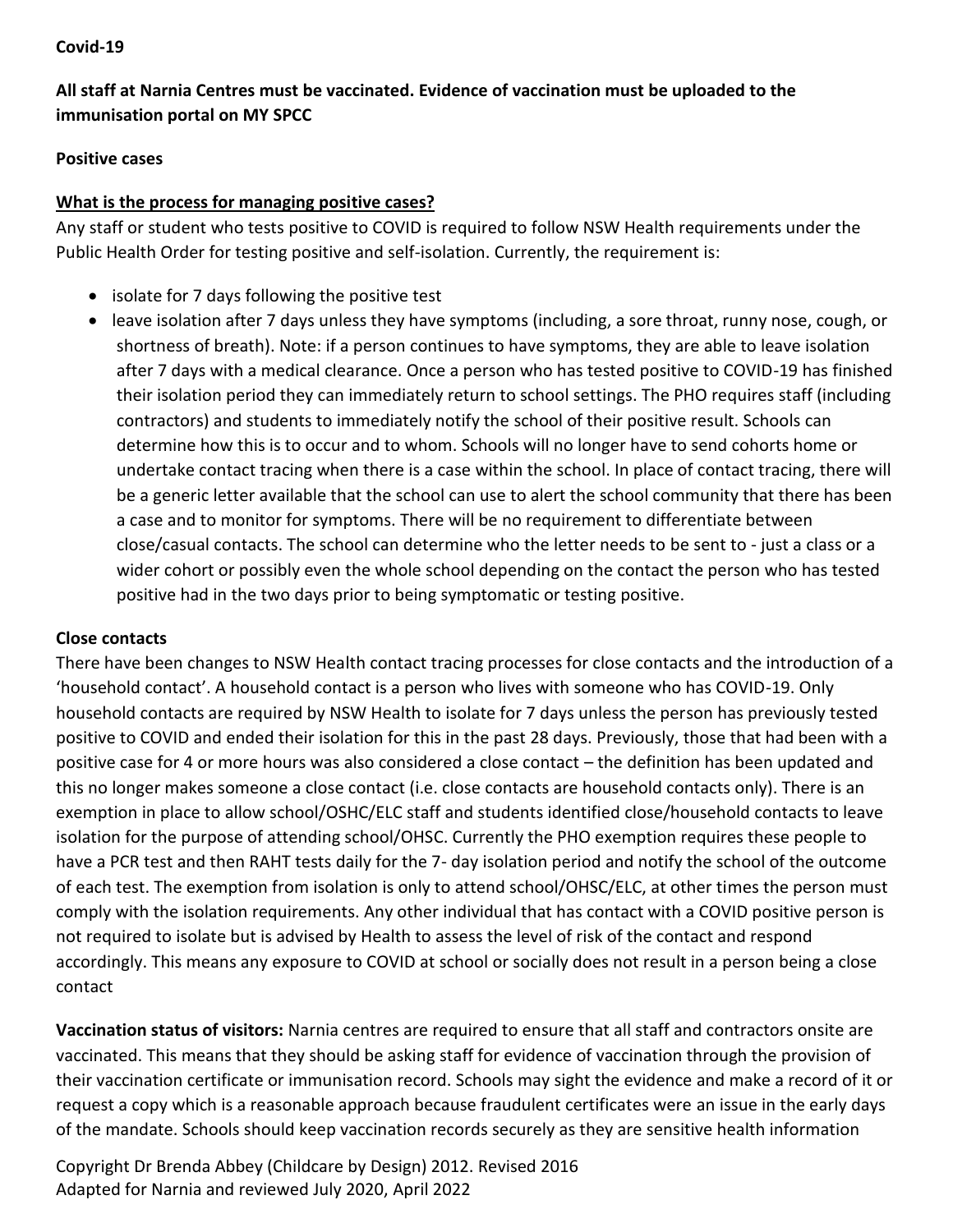**Medical Exemptions:** A valid medical contraindication certificate allows a staff member to be at work (on site at Narnia centres) without breaching the PHO. Whether or not the school can meet its work, health and safety obligations is a separate assessment and should consider how the risk of the staff member transmitting COVID and contracting COVID. It is established that unvaccinated persons carry a higher viral load, so they contract COVID more easily and are more likely to transmit COVID. A staff member who is unvaccinated and cannot wear a mask would be very high risk. We are not aware of anything preventing such a person working with food but the school's risk assessment should take that into account along with other factors such as proximity to other staff, and hygiene measures. The school may determine the risk to be unacceptable.

# **What if a close contact staff member who tests negative doesn't want to attend school?**

The employee could be offered leave without pay if the school chooses to approve that or it may become a disciplinary matter. Contact the Workplace Management Team for further advice.

# **Can a school insist that a staff member does not use the exemption and isolate for a full 7 days?**

Yes, and if they do so the employee could be offered leave without pay or annual leave.

## **Responsibilities of parents**

To provide documentation of their child's immunisation status before the child commences at the Service, and update this as changes occur.

To inform the Service if a communicable disease occurs in the family because the child may become a carrier.

| QA | 2.1.1 | Each child's health needs are supported                                                                                                                                         |
|----|-------|---------------------------------------------------------------------------------------------------------------------------------------------------------------------------------|
|    | 2.1.3 | Effective hygiene practices are promoted and implemented                                                                                                                        |
|    | 2.1.4 | Steps are taken to control the spread of infectious diseases and to manage injuries and<br>illness, in accordance with recognised guidelines                                    |
|    | 2.3.2 | Every reasonable precaution is taken to protect children from harm and any hazard<br>likely to cause injury                                                                     |
|    | 2.3.3 | Plans to effectively manage incidents and emergencies are developed in consultation<br>with relevant authorities, practised and implemented                                     |
|    | 3.1.2 | Premises, furniture and equipment are safe, clean and well maintained                                                                                                           |
|    | 7.3.1 | Records and information are stored appropriately to ensure confidentiality, are<br>available from the service and are maintained in accordance with legislative<br>requirements |

## **Education and Care Services National Regulations 2011, National Quality Standard 2011**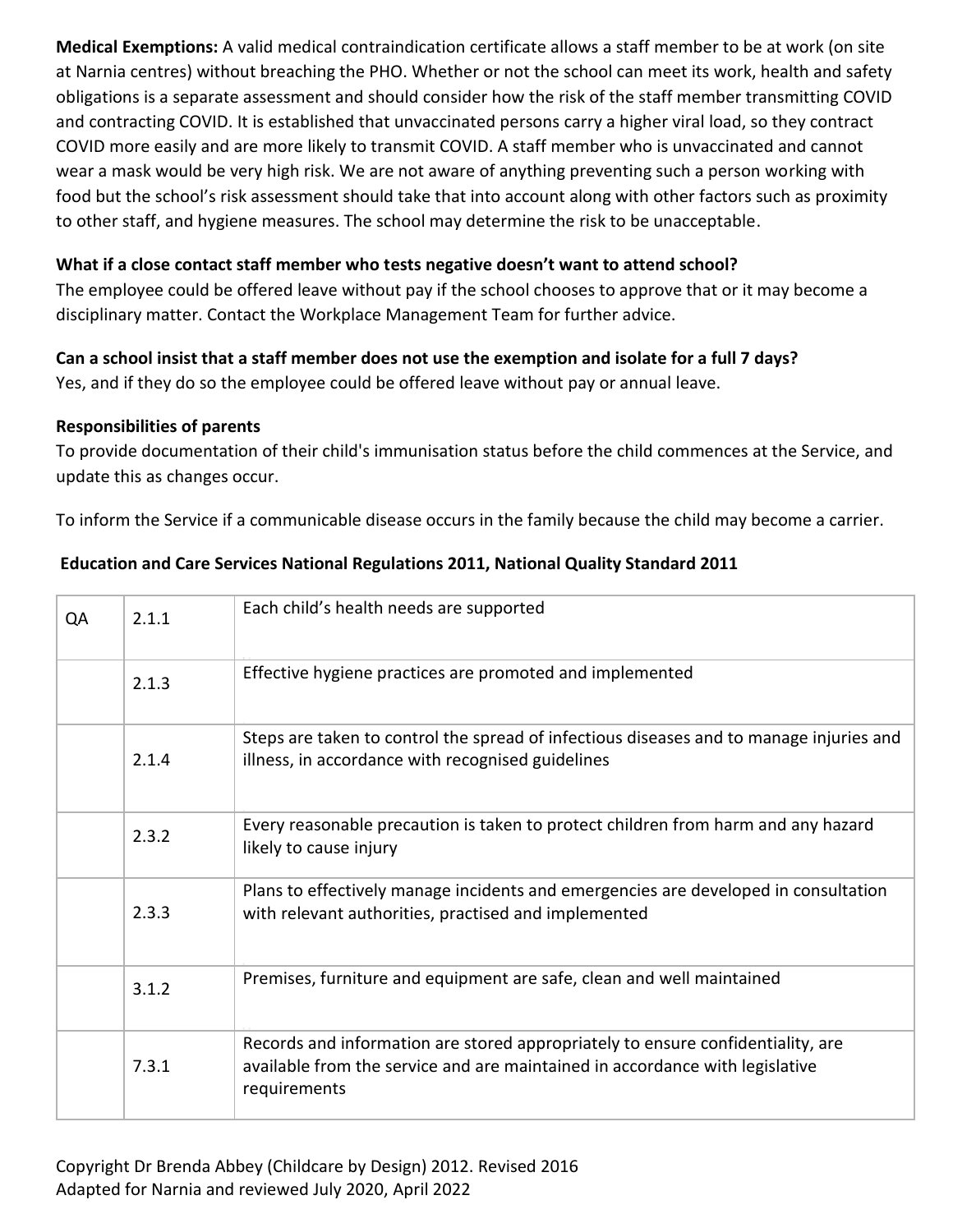| Regs       | 88  | Infectious diseases                                          |
|------------|-----|--------------------------------------------------------------|
| <b>COL</b> | 90  | Medical conditions policy                                    |
|            | 162 | Health information to be kept in enrolment record            |
|            | 168 | Education and care service must have policies and procedures |

#### **Sources**

- •Department of Human Services (Australian Government). *Changes to immunisation requirements starting 1 January 2016*. https://www.humanservices.gov.au/health- professionals/news/changesimmunisation-requirements-starting-1-january-2016 accessed 16 February 2016.
- •Department of Health (Australian Government). *The Australian Immunisation Handbook*. (2015). 10th Edition.

http://www.immunise.health.gov.au/internet/immunise/publishing.nsf/Content/Handbook10 home accessed 15 February 2016.

- •Department of Human Services (Australian Government). *Australian childhood immunisation register for health professionals.* http://www.medicareaustralia.gov.au/provider/patients/acir/index.jsp accessed 15 February 2016.
- Education and Care Services National Regulations 2011.
- •Guide to the National Quality Standard 2011.
- •National Health and Medical Research Council. (2012). *Staying Healthy: Preventing infectious diseases in early childhood education and care services. 5th edition*. http://www.nhmrc.gov.au/\_files\_nhmrc/publications/attachments/ch55\_staying\_healthy\_child care 5th edition 0.pdf accessed 15 February 2016.
- •Queensland Health. *Immunisation History Statements.* https://www.health.qld.gov.au/clinicalpractice/guidelines-procedures/diseases- infection/immunisation/serviceproviders/statements/default.asp accessed 15 February 2016.
- Department of Health (Australian Government). *Immunise Australia Program*. http://www.immunise.health.gov.au/ accessed 6 February 2016
- National Health and Medical Research Council http://www.nhmrc.gov.au/ accessed 6 February 2016
- NCAC. (2011). NCAC *Factsheet for Families: Immunisation and child care*. http://ncac.acecqa.gov.au/educator-resources/pcf-articles/P24\_FFImmunisation\_June11.pdf accessed 6 February 2016
- NSW Health. *Interim\* vaccination objection form for enrolment in NSW childcare centres*. http://www.health.nsw.gov.au/immunisation/Documents/vaccination-objection-form-for-childcare-centres.pdf
- NSW Health. *New immunisation requirements in child care from 1 January 2018.*  <http://www.health.nsw.gov.au/immunisation/>
- COVID-19 FAQS FOR NSW INDEPENDENT SCHOOLS PUBLISHED 17 JANUARY 2022